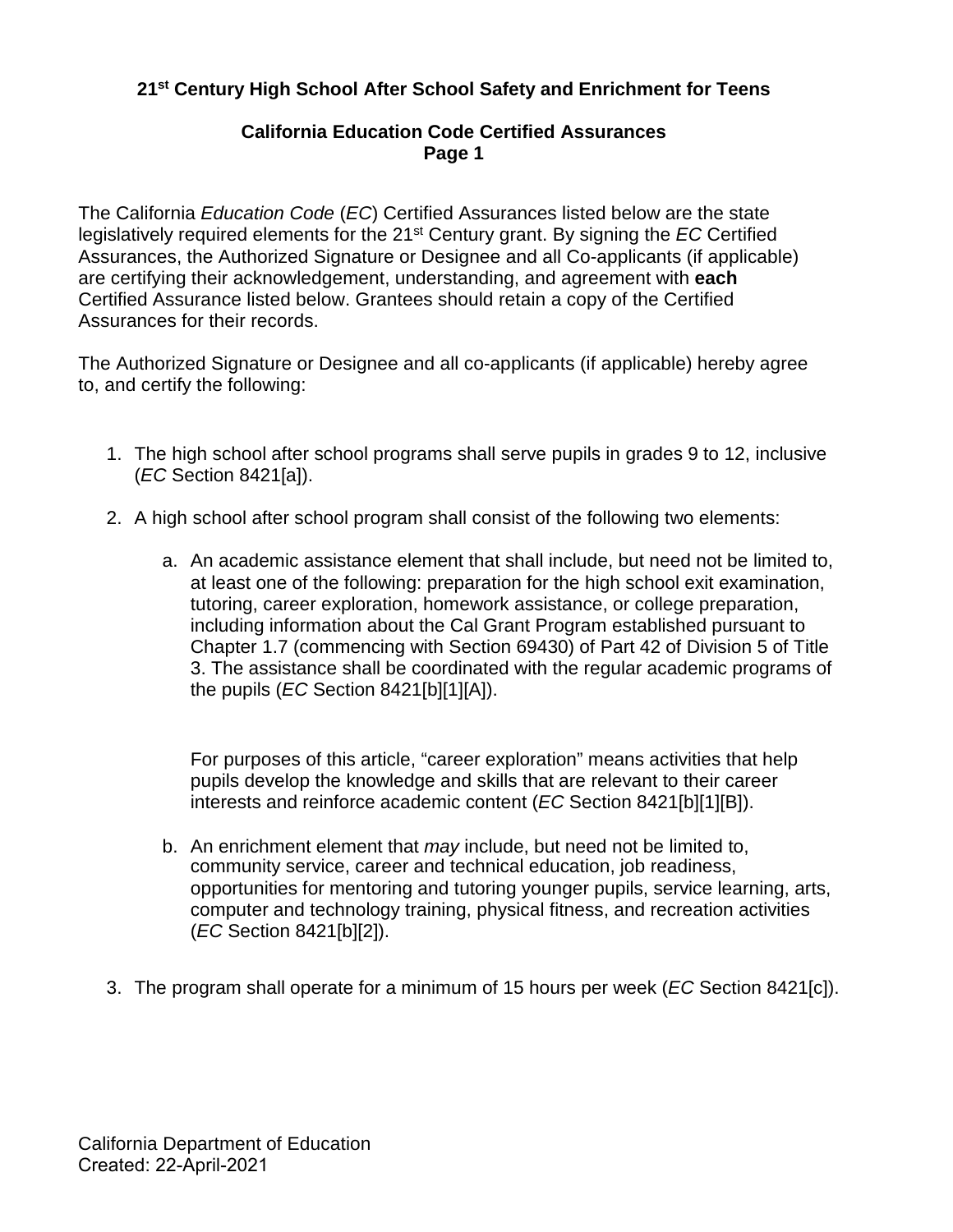## **California Education Code Certified Assurances Page 2**

- 4. A program operating offsite shall provide:
	- a. Safe transportation (if necessary) (*EC* Section 8421[e][1]), and
	- b. Availability and accessibility as similar programs conducted on school sites (*EC* Section 8421[e][2]).
- 5. The program certifies that all of the following requirements will be fulfilled, if applicable:
	- a. The application includes a description of the activities that will be available for pupils and lists the program hours (*EC* Section 8421[f][1]).
	- b. The application includes an estimate of the following:
		- i. The number of pupils expected to attend the program on a regular basis (*EC* Section 8421[f][2][A]).
		- ii. The average hours of attendance per pupil (*EC* Section 8421[f][2][B]).
		- iii. The percentage of pupils expected to attend the program less than three days a week, three days a week, and more than three days a week, for each quarter or semester during the grant period (*EC* Section 8421[f][2][C]).
	- c. The application documents the commitments of each partner to operate a program at a location or locations that are safe and accessible to participating pupils (*EC* Section 8421[f][3]).
	- d. The application certifies that pupils were involved in the design of the program and describes the extent of that involvement (*EC* Section 8421[f][4]).
	- e. The application identifies federal, state, and local programs that will be combined or coordinated with the high school after school program for the most effective use of public resources, and describes a plan for implementing the high school after school program beyond federal grant funding (*EC* Section 8421[f][5]).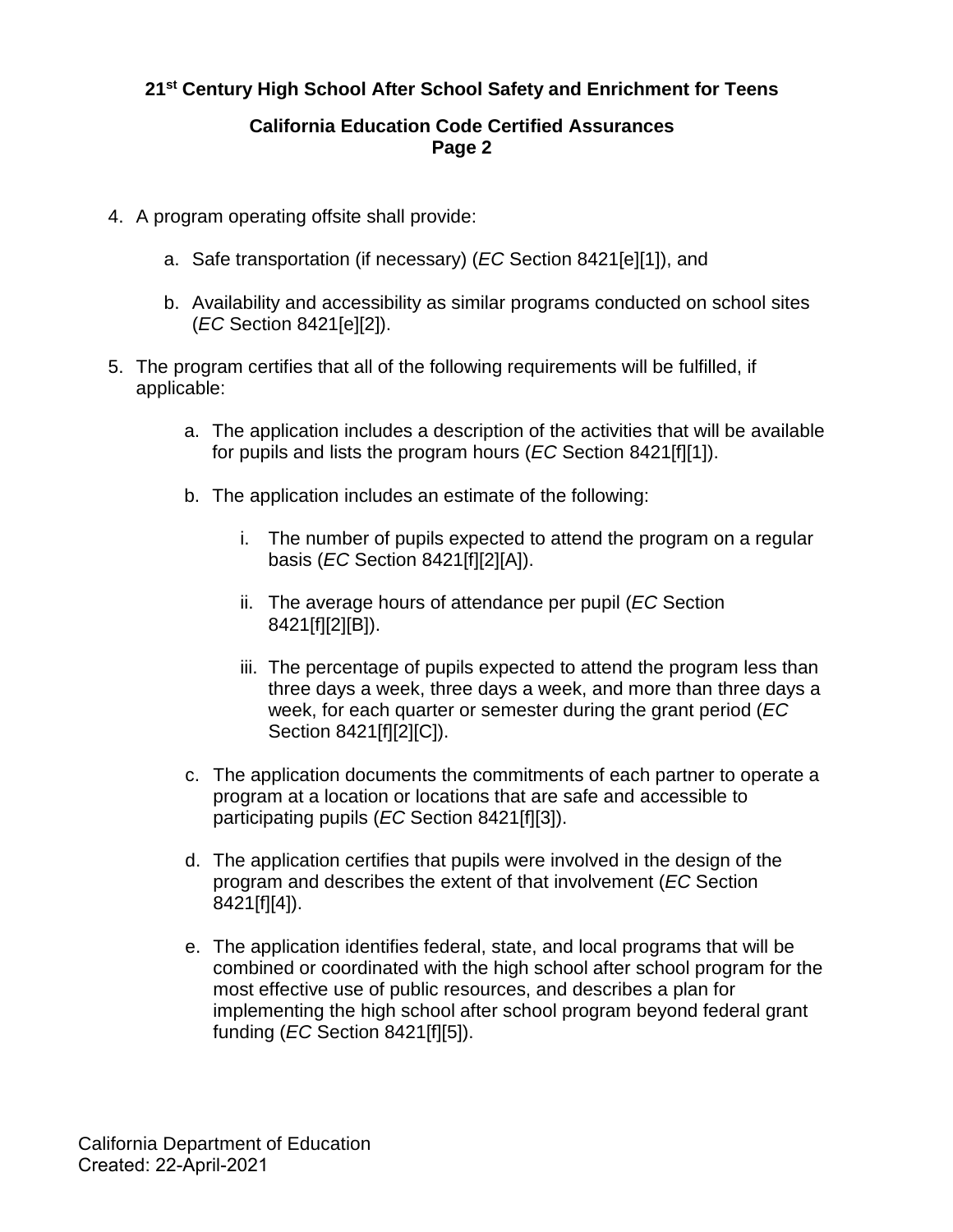#### **California Education Code Certified Assurances Page 3**

- f. The application has been approved by the school district, or the charter school governing body, and the principal of each participating school for each schoolsite or other site (*EC* Section 8421[f][6]).
- g. The application includes a certification that the applicant has complied with the requirement in subdivision (b) of Section 8422 (*EC* Section 8421[f][7]).
- h. The application includes a certification that each applicant or partner in the application agrees to do all of the following:
	- i. Assume responsibility for the quality of the program (*EC* Section 8421[f][8][A]).
	- ii. Follow all fiscal reporting and auditing standards required by the department (*EC* Section 8421[f][8][B]).
	- iii. Provide the following information on participating pupils to the department:
		- 1. Schoolday attendance rates (*EC* Section 8421[f][8][C][i]).
		- 2. Program attendance (*EC* Section 8421[f][8][C][ii]).
	- iv. Acknowledge that program evaluations will be based upon the criteria in Section 8427 (*EC* Section 8421[f][8][D]).

Certify that the applicant has complied with all federal requirements in preparing and submitting the application (*EC* Section 8421[f][9]).

- 6. The program certifies all of the following:
	- a. Completion of an assessment of pupils' preferences for program activities (*EC* Section 8423[c][1]).
	- b. Access to, and availability of, computers and technology (*EC* Section 8423[c][2]).
	- c. Inclusion of a nutritional snack, meal, or both, and a physical activity element (*EC* Section 8423[c][3]). The physical activity element is applicable only if selected as an enrichment activity as part of *EC* Section 8421[b][2].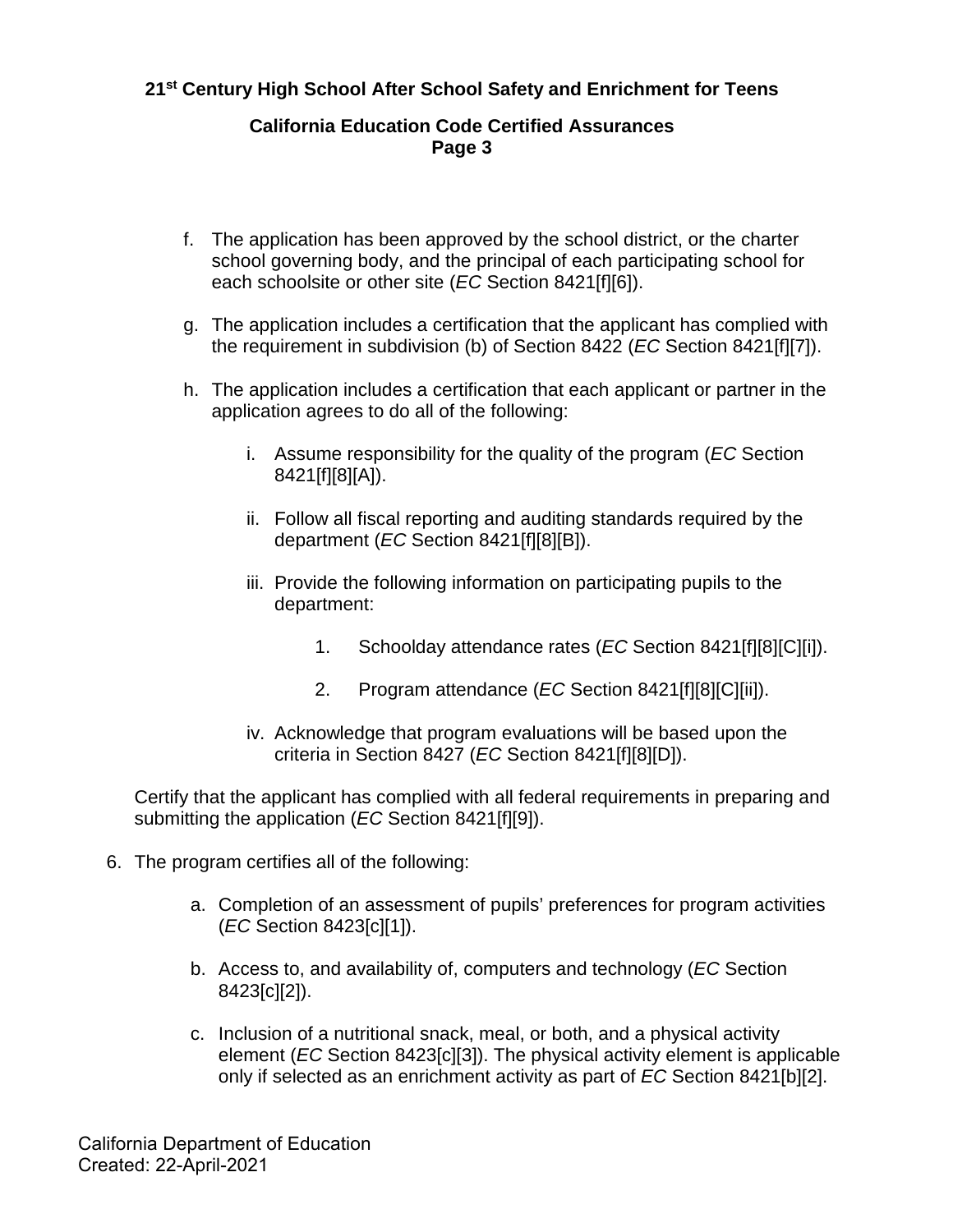## **California Education Code Certified Assurances Page 4**

- d. That the program will meet all of the evaluation requirements (*EC* Section 8423[c][4]).
- e. Fiscal accountability (*EC* Section 8423[c][5]).
- f. Collection and use of pupil social, behavioral, or skill development data collection to support quality program improvement processes. These pupil data outcomes may relate to specific social-emotional competencies, including, but not necessarily limited to, social skills, self-control, academic mindset, perseverance, conflict resolution, and school connectedness (*EC* Section 8423[c][6]).
- 7. The designated public agency representative for the applicant(s) certifies that an annual fiscal audit will be conducted and that adequate, accurate records will be kept. In addition, each applicant certifies that funds received under this subdivision are expended only for those services and supports for which they are granted. The CDE shall require grant recipients to submit annual budget reports, and the department may withhold funds in subsequent years if after school grant funds are expended for purposes other than as awarded (*EC* Section 8484.8[b][3]).
- 8. Grant recipients shall submit quarterly expenditure reports, and the CDE may withhold funds in subsequent years if access or literacy grant funds are expended for purposes other than as granted (*EC* Section 8484.8[b][4]).
- 9. Grant awards shall be restricted to those applications that propose primarily to serve pupils that attend schoolwide programs, as described in Title I of the federal No Child Left Behind Act of 2001 (Public Law 107-110). Competitive priority shall be given to applications that propose to serve pupils in schools designated as being in need of improvement under subsection (b) of Section 6316 of Title 20 of the United States Code, and that are jointly submitted by school districts and community-based organizations (*EC* Section 8484.8[d]).
- 10.A grantee shall identify the federal, state, and local programs that will be combined or coordinated with the proposed program for the most effective use of public resources, and shall prepare a plan for continuing the program beyond federal grant funding (*EC* Section 8484.8[e][5]).
- 11.A grantee shall submit semiannual attendance data and results to facilitate evaluation and compliance in accordance with provisions established by the department (*EC* Section 8484.8[e][6]).

California Department of Education Created: 22-April-2021